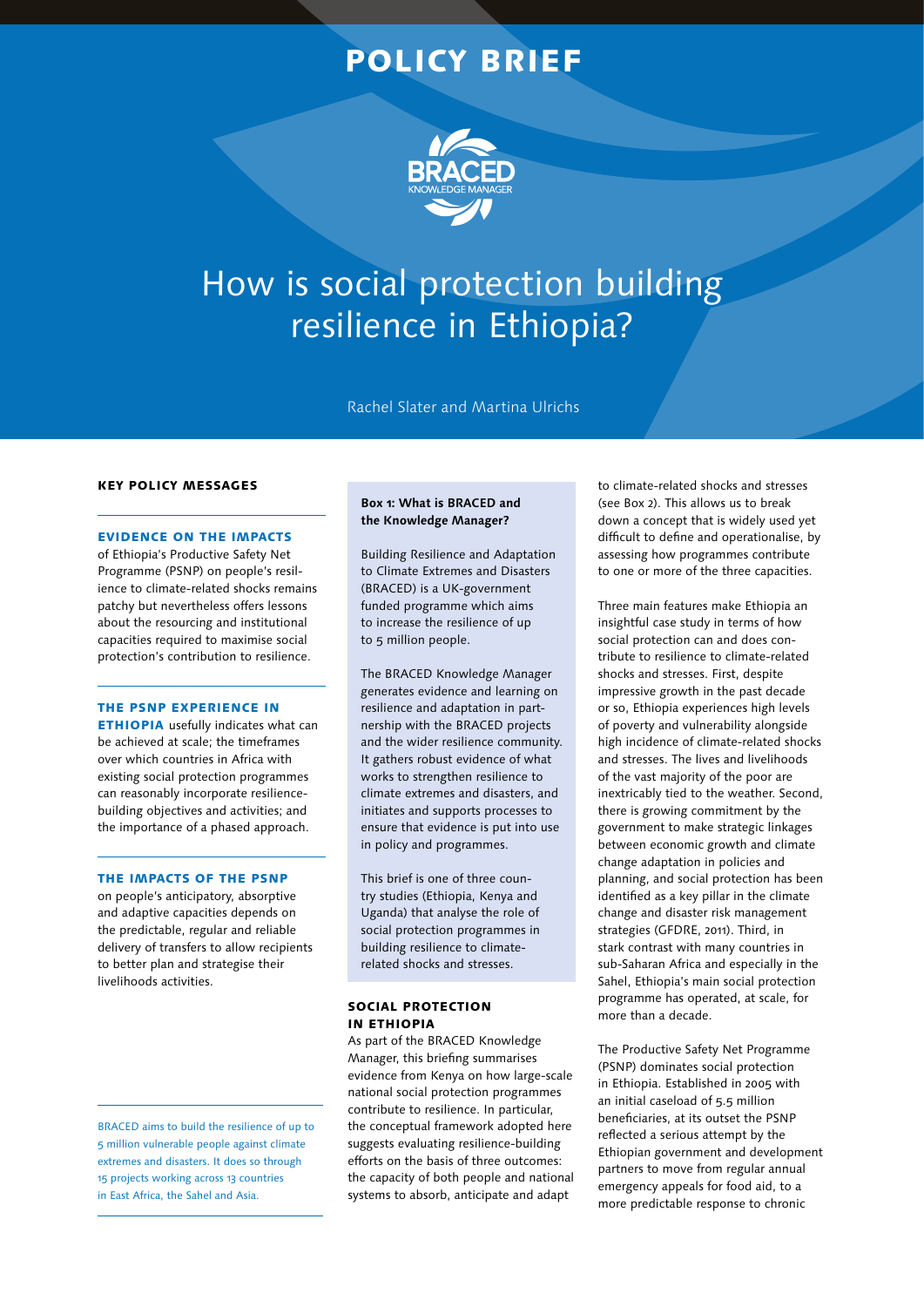food insecurity. The programme's substantial public works component includes a number of activities, such as soil and water conservation, that are directly related to climate change adaptation. In addition, it is recognised that wider, complementary programmes and activities are required for the PSNP to provide more than a safety net that protects during lean times. The Household Asset Building Programme (HABP) provides agricultural credit to PSNP households with the goal of allowing them to build their productive household asset portfolios and translate these assets into improved and more productive livelihoods.

### **Box 2: Resilience can be broken down to three capacities**

**Absorptive capacity** is the ability to cope with climate variability and extremes during and after a disturbance to reduce the immediate impact on people's livelihoods and basic needs.

**Anticipatory capacity** is the ability of social systems to actively anticipate and reduce the impact of climate variability and extremes through preparedness and planning.

**Adaptive capacity** is the ability of social systems to adapt to multiple, long-term and future climate change risks, and also to learn and adjust after a disaster.

Source: Bahadur et al. (2015).

# ABSORPTIVE CAPACITY AND THE PSNP

Findings from the PSNP indicate that the cash payments made play a modest but important protective or absorptive role. Food security indicators improved modestly between 2011 and 2013, whereas levels of assets did not decline, even during the hungry season (Maxwell et al., 2013). Other analysis, viewing vulnerability as the likelihood of a shock (in this case drought) negatively affecting households and resilience as the speed at which households can recover following a shock, suggests the PSNP reduces vulnerability (to a drought) and

increases the level of resilience. 'When a household experiencing drought receives the mean level of PSNP payments (498 birr, approximately \$23 per year), their welfare drops less following a shock and recovers more rapidly' (see Knippenburg et al., 2016, including for more information on the measurement of vulnerability and resilience).

# ANTICIPATORY CAPACITY AND THE PSNP

At the household level, the PSNP aims specifically to link beneficiaries to microfinance institutions and rural savings and credit cooperatives through the HABP, and has increased access to savings and loans for beneficiaries (Berhane-Weldegebriel and Prowse, 2013).

At a systems level, anticipatory capacity is high. The PSNP has two main mechanisms through which it can scale up coverage in case of a shock. First, contingency funds, initially held at local, state and national level, comprise around 20% of the total budget. In practice, these have frequently been used to cover a permanent caseload of people facing chronic food shortages, rather than an emergency caseload to tackle transitory hunger. Second, a Risk Financing Mechanism (RFM) was established in 2011 to pre-position financial resources and establish mechanisms to trigger a scale-up of the PSNP in the case of a shock.

# ADAPTIVE CAPACITY AND THE PSNP

The evidence on adaptive capacity is patchy and mixed. While the public works activities within the PSNP are not having a significant effect on agricultural production, Hoddinott et al. (2012) find that, in combination, transfers from the PSNP and the HABP allow for improvements in agricultural practices that are likely to contribute to increased productivity. They do not find the same improvements in agricultural practices for the PSNP alone. It appears that the PSNP transfers enable households to make the most of their HABP benefits, and to move from using the support they receive from solely ensuring their basic consumption to also investing in livelihoods. While some research

suggests caution about the extent to which the PSNP generates increased household assets that in turn can enable adaptation into more resilient livelihoods (see for example Maxwell et al., 2013 and Berhane-Weldegebriel and Prowse, 2013), others suggest the PSNP can and does have broader economy-wide effects, such as raising national agricultural production or nonfarm household incomes in PSNP areas (Filipski et al., 2016).

Not all adaptation is inherently positive: the jury is out on whether the PSNP is linked to maladaptation – where the PSNP leads to changes in livelihood activities that can, ultimately, have negative environmental and well-being consequences – in specific contexts. For example, the PSNP has been linked to an increase in non-farm income generated from natural resource extraction (Berhane-Weldegebriel and Prowse, 2013) but there are few methodologically rigorous evaluations or assessments of this.

#### POLICY IMPLICATIONS

Ethiopia's experience with social protection and resilience provides particularly valuable practical lessons about what is possible, under what conditions and over what timelines.

Three discernible phases of the PSNP (2005–10, 2010–15 and 2015–20) demonstrate a steady increase in the extent to which the PSNP can contribute to resilience-building: over time, the programme design and the operational systems through which resilience-building might be achieved have gradually been enhanced (Ulrichs and Slater, 2016). In the first phase, the focus was on providing transfers in a timely way and enabling households to graduate out of food insecurity. Reflections on that first phase now point to the challenges of attempting to do too much too soon, the fact that people can slide back into food insecurity as easily as they move out of it and the importance of getting the transfer system – especially the institutional and financial mechanisms – working well so it delivers transfers predictably, regularly and reliably. The second phase saw the launch of both the HABP and a RFM –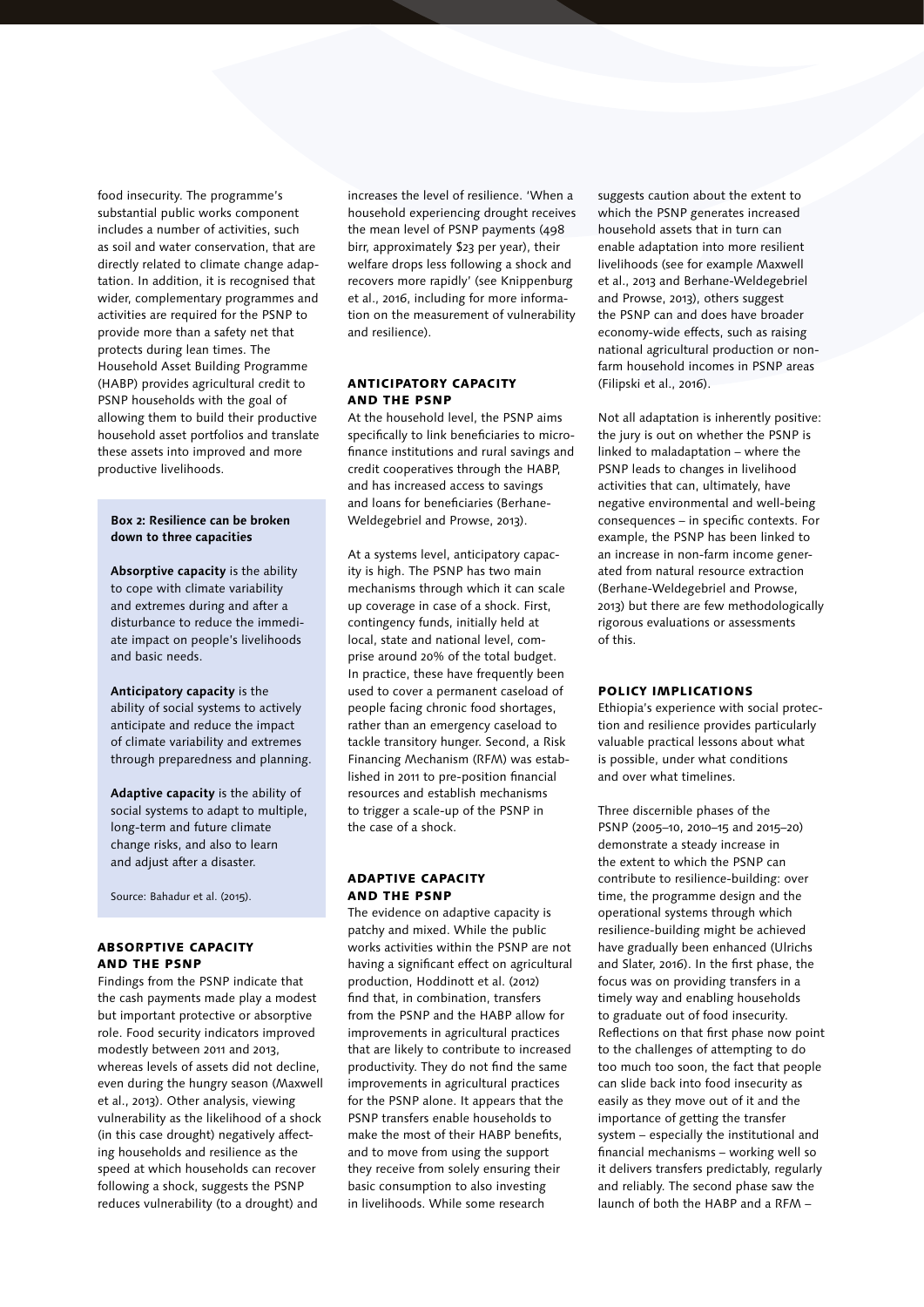broadening the scope of the PSNP to contribute not only to absorptive capacity but also to anticipatory and adaptive capacity. The third phase incorporated lessons from the Climate-Smart Initiative into the redesign. The PSNP was cited as a key pillar in disaster risk management, donors increasingly articulated the rationale for and objective of the PSNP in the language of climate action and adaption and climate funding was increasingly used to resource the PSNP.

The implications of this phasing, both for Ethiopia and for other countries in Africa where there are attempts to enhance the contribution of social protection to resilience, are also threefold. First, that getting transfers right – that is, delivering them when they are needed, with the right amount of cash to meet people's need and with regularity – should be the first priority. For stakeholders involved in the design or redesign of programmes this means focusing on the core objective, usually ensuring basic consumptions first and only later attempting to add further objectives associated with resilience to climate change. Second, that social protection's contribution to resilience is enhanced where it is used alongside other policies and programmes. And third, that it takes time – in Ethiopia's case more than a decade – to reach a point where social protection systems have the institutional capacity to work effectively and collaboratively alongside other projects and programmes. For those stakeholders that BRACED seeks to support – especially nongovernmental organisations engaged in advocacy around enhancing resilience – there are two key roles to play: first, helping expectations of the PSNP (and other social protection programmes in other countries) to remain realistic so that the sorts of phasing seen in Ethiopia can be followed elsewhere; and second, supporting the coordination that is required for social protection to work along other projects or programmes to enable the whole to become greater than the sum of the parts.

#### **REFERENCES**

Bahadur, A.V., Peters, K., Wilkinson, E., Pichon, F., Gray, K. and Tanner, T. (2015) *The 3As: Tracking resilience across BRACED.* BRACED Knowledge Manager Working Paper. London: ODI.

Berhane-Weldegebriel, B.Z. and Prowse, M. (2013) 'Climate-change adaptation in Ethiopia: To what extent does social protection influence livelihood diversification?' Development Policy Review 31(S2): 35–56.

Filipski, M., Abegaz, G.A., Ferede, T., Taylor, J.E., Diao, X. and Taffesse, A.S. (2016) 'Economy-wide effects of PSNP in the small and in the large'. IFPRI-ESSP Research Symposium on Transformation and Vulnerability in Ethiopia: New Evidence to Inform Policy and Investments, Addis Ababa, 27 May.

GFDRE (Government of the Federal Democratic Republic of Ethiopia) (2011) 'Ethiopia's climate-resilient green economy: Green economy strategy'. Addis Ababa: GFDRE.

Hoddinott, J., G. Berhane, D. Gilligan, N. Kumar and A. Seyoum Taffesse (2012). 'The Impact of Ethiopia's Productive Safety Net Programme and related transfers on agricultural productivity', *Journal of African Economies,* 21(5): 761–786.

Knippenberg, E. (2016) 'Building resilience in Ethiopia through the Public Safety Nets Program', *Economics that Really Matters*, 20 April.

Maxwell, D., Vaitla, B., Tesfay, G. and Abadi, N. (2013) 'Resilience, food security dynamics, and poverty traps in northern Ethiopia: Analysis of a biannual panel dataset, 2011–2013'. Somerville, MA: Feinstein International Center, Tufts University.

Ulrichs, M. and Slater. R. (2016) *How can social protection build resilience? Insights from Ethiopia, Kenya and Uganda.* BRACED Working Paper. London: ODI.

#### ACRONYMS

**BRACED** Building Resilience and Adaptation to Climate Extremes

**HABP** Household Asset Building Programme

PSNP Productive Safety Net Programme

RFM Risk Financing Mechanism